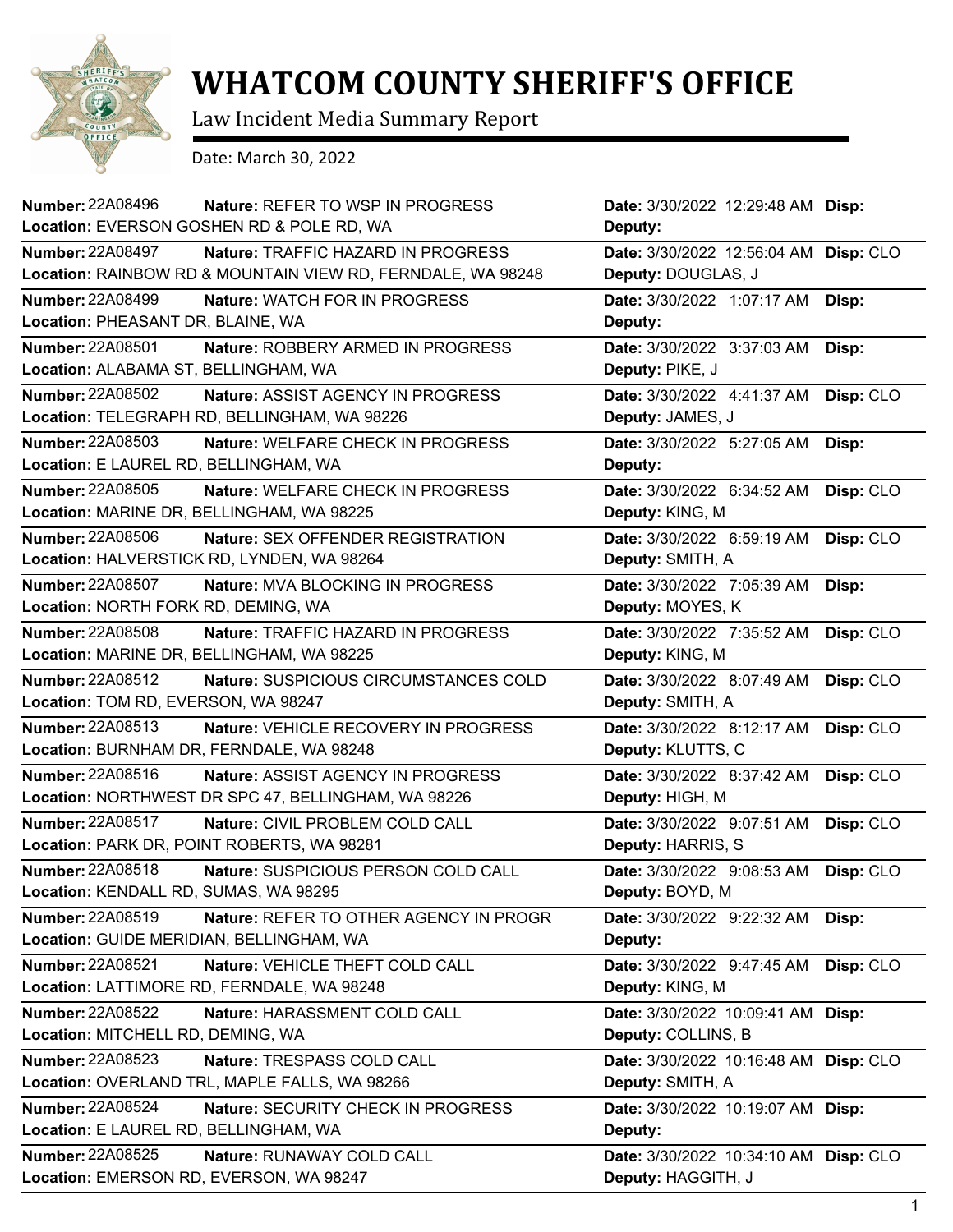| Number: 22A08526                                           | Nature: ALARM AUDIBLE IN PROGRESS                | Date: 3/30/2022 10:39:35 AM Disp: CLO         |           |
|------------------------------------------------------------|--------------------------------------------------|-----------------------------------------------|-----------|
| Location: NULLE RD, BELLINGHAM, WA 98229                   |                                                  | Deputy: HIGH, M                               |           |
| <b>Number: 22A08527</b>                                    | Nature: THEFT COLD CALL                          | Date: 3/30/2022 10:44:48 AM Disp:             |           |
|                                                            | Location: AGATE HEIGHTS RD, BELLINGHAM, WA       | Deputy: KLIX, J                               |           |
| Number: 22A08529                                           | Nature: THEFT COLD CALL                          | Date: 3/30/2022 11:22:05 AM Disp: CLO         |           |
|                                                            | Location: WINDWARD DR, BELLINGHAM, WA 98229      | Deputy: COLLINS, B                            |           |
| <b>Number: 22A08530</b>                                    | Nature: DRUGS IN PROGRESS                        | Date: 3/30/2022 11:24:55 AM Disp: CLO         |           |
|                                                            | Location: AGATE HEIGHTS RD, BELLINGHAM, WA 98226 | Deputy: KLIX, J                               |           |
| <b>Number: 22A08532</b>                                    | Nature: VEHICLE PROWL COLD CALL                  | Date: 3/30/2022 11:03:20 AM Disp: CLO         |           |
| Location: BLAINE RD, BLAINE, WA 98230                      |                                                  | Deputy: BOYD, M                               |           |
| <b>Number: 22A08533</b>                                    | Nature: WELFARE CHECK IN PROGRESS                | Date: 3/30/2022 11:43:50 AM Disp:             |           |
| Location: LARIAT PL, MAPLE FALLS, WA                       |                                                  | Deputy: BAUMAN, L                             |           |
| <b>Number: 22A08534</b>                                    | Nature: TROUBLE W/SUBJECT IN PROGRESS            | Date: 3/30/2022 11:45:39 AM Disp: CLO         |           |
|                                                            | Location: E SMITH RD, BELLINGHAM, WA 98226       | Deputy: COLLINS, B                            |           |
| Number: 22A08538                                           | Nature: CIVIL PROBLEM COLD CALL                  | Date: 3/30/2022 12:42:56 PM Disp: CLO         |           |
|                                                            | Location: GUIDE MERIDIAN, LYNDEN, WA 98264       | Deputy: SMITH, A                              |           |
| Number: 22A08540                                           | Nature: BURGLARY COLD CALL                       | Date: 3/30/2022 1:25:50 PM                    |           |
|                                                            | Location: ALDERWOOD AVE, BELLINGHAM, WA 98225    | Deputy: KING, M                               | Disp: CLO |
|                                                            |                                                  |                                               |           |
| Number: 22A08543                                           | Nature: ASSIST CITIZEN IN PROGRESS               | Date: 3/30/2022 2:09:38 PM                    | Disp: CLO |
| Location: WAHL RD, BELLINGHAM, WA 98226                    |                                                  | Deputy: COLLINS, B                            |           |
| Number: 22A08545                                           | Nature: DOMESTIC VERBAL IN PROGRESS              | Date: 3/30/2022 2:14:18 PM                    | Disp:     |
| Location: SHAMROCK RD, MAPLE FALLS, WA                     |                                                  | Deputy: SMITH, A                              |           |
| Number: 22A08546                                           | Nature: TROUBLE W/SUBJECT IN PROGRESS            | Date: 3/30/2022 2:24:06 PM                    | Disp: CLO |
| Location: EAST ST, BLAINE, WA 98230                        |                                                  | Deputy: KLUTTS, C                             |           |
|                                                            |                                                  |                                               |           |
| Number: 22A08547                                           | Nature: DOMESTIC ORDER VIOL COLD CALL            | Date: 3/30/2022 2:36:52 PM                    | Disp: CLO |
|                                                            | Location: GRAND AVE, BELLINGHAM, WA 98225        | Deputy: HEINRICH, C                           |           |
| Number: 22A08548                                           | Nature: BURGLARY IN PROGRESS                     | Date: 3/30/2022 3:01:57 PM                    | Disp:     |
| Location: FIR LN, MAPLE FALLS, WA                          |                                                  | Deputy: SMITH, A                              |           |
| <b>Number: 22A08549</b>                                    | Nature: CASE NUMBER                              | Date: 3/30/2022 3:05:19 PM                    | Disp:     |
| Location: GRAND AV, BELLINGHAM, WA                         |                                                  | Deputy:                                       |           |
| Number: 22A08551                                           | Nature: BURGLARY IN PROGRESS                     | Date: 3/30/2022 3:09:37 PM                    | Disp:     |
| Location: FIR LN, MAPLE FALLS, WA                          |                                                  | Deputy:                                       |           |
| Number: 22A08553                                           | Nature: SECURITY CHECK IN PROGRESS               | Date: 3/30/2022 3:20:46 PM                    | Disp:     |
| Location: W BADGER RD, CUSTER, WA                          |                                                  | Deputy:                                       |           |
| <b>Number: 22A08554</b>                                    |                                                  |                                               |           |
| Location: CUSTER SCHOOL RD, CUSTER, WA                     | Nature: SUSPICIOUS CIRCUMSTANCES COLD            | Date: 3/30/2022 3:36:50 PM                    | Disp:     |
|                                                            |                                                  | Deputy: LEBEDEV, P                            |           |
| Number: 22A08556                                           | Nature: SEX OFFENDER REGISTRATION                | Date: 3/30/2022 4:16:44 PM                    | Disp:     |
| Location: CLAY RD, LYNDEN, WA                              |                                                  | Deputy: LEBEDEV, P                            |           |
| Number: 22A08557                                           | Nature: VEHICLE THEFT COLD CALL                  | Date: 3/30/2022 4:23:41 PM                    | Disp:     |
| Location: BENDER RD, LYNDEN, WA                            |                                                  | Deputy: LEBEDEV, P                            |           |
| Number: 22A08559                                           | Nature: ALARM AUDIBLE IN PROGRESS                | Date: 3/30/2022 4:41:48 PM                    | Disp: CLO |
|                                                            | Location: NELSON COVE RD, BELLINGHAM, WA 98229   | Deputy: ANDERS, J                             |           |
| Number: 22A08560                                           | Nature: NEIGHBORHOOD DISPUTE COLD CALL           | Date: 3/30/2022 4:47:25 PM                    | Disp: CLO |
|                                                            | Location: SUMERSET WAY, SEDRO WOOLLEY, WA 98284  | Deputy: MELLEMA, S                            |           |
| <b>Number: 22A08563</b>                                    | Nature: TRESPASS IN PROGRESS                     | Date: 3/30/2022 5:24:34 PM                    | Disp: CLO |
| Location: MT BAKER HWY, DEMING, WA 98244                   |                                                  | Deputy: ALLEN, J                              |           |
| Number: 22A08564<br>Location: PORTAL WAY, CUSTER, WA 98240 | Nature: ASSIST AGENCY IN PROGRESS                | Date: 3/30/2022 5:38:24 PM<br>Deputy: WOOD, B | Disp: CLO |